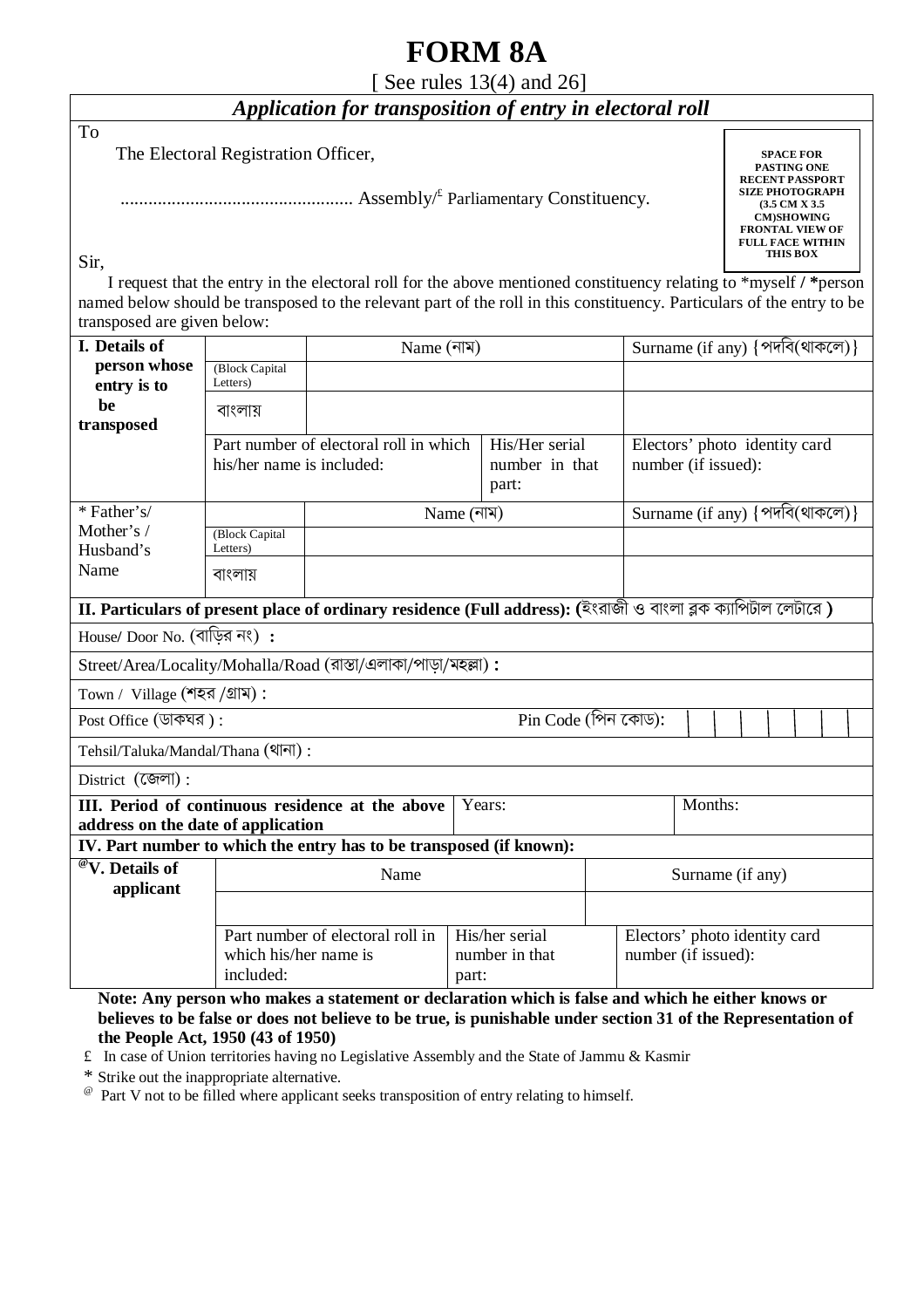#### **VI. Declaration:**

I hereby declare that the facts and particulars mentioned above are true to the best of my knowledge and belief.

Place: Date: Date: **Signature or thumb impression of applicant** 

## **Details of Action Taken (To be filled by Electoral Registration Officer of the constituency)**

The application of Shri/Smt./Km......................................................……...................................for transposition of entry relating to himself/herself/Shri/Smt./Km.........................………............................................................. in the electoral roll in Form 8A has been accepted\*/rejected\*

**Detailed reasons for acceptance or rejection [under rule 26(4)]\*:** Place: Date: Signature of Electoral Registration Officer

(Seal of the Electoral Registration Officer)

\*Strike out the inappropriate alternative.

**Remarks of Field Level Officers (e.g BLO, Designated Officer, Supervisory Officer)**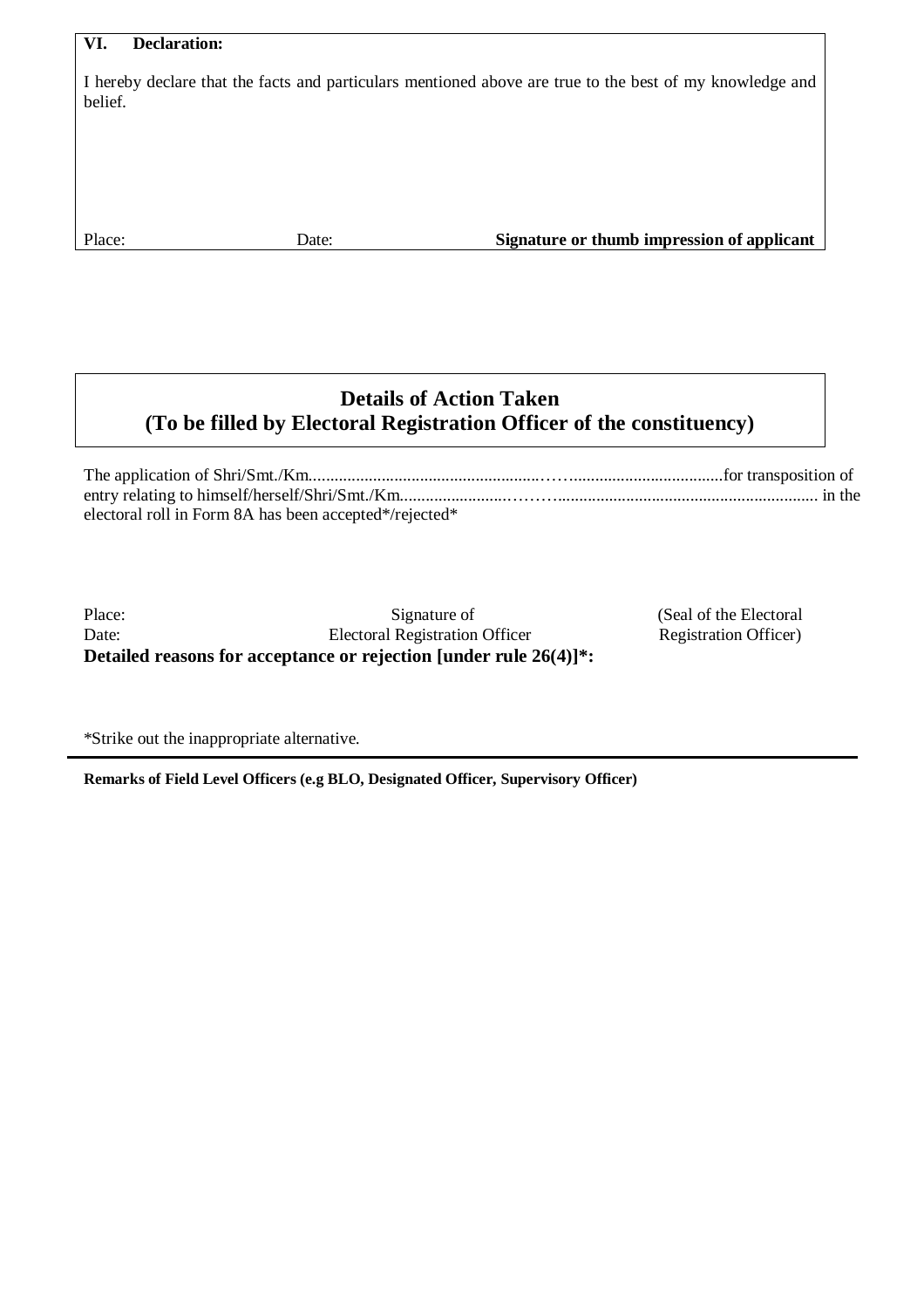### **[This page should be thick enough so that it does not get mutilated / damaged in postal transit]**

| (Section-II of the page is to be filled in by Electoral Registration Officer of the constituency and to be<br>posted to the applicant on the address as given by the applicant in Section-I) | <b>Intimation of action taken</b>                                                                     |                                                                                                                |  |  |  |  |            |
|----------------------------------------------------------------------------------------------------------------------------------------------------------------------------------------------|-------------------------------------------------------------------------------------------------------|----------------------------------------------------------------------------------------------------------------|--|--|--|--|------------|
|                                                                                                                                                                                              |                                                                                                       |                                                                                                                |  |  |  |  |            |
|                                                                                                                                                                                              |                                                                                                       |                                                                                                                |  |  |  |  | Section-I  |
| The application in Form-8A of                                                                                                                                                                |                                                                                                       | Postage Stamp to be<br>affixed by the<br><b>Electoral Registration</b><br>Authority at the time<br>of dispatch |  |  |  |  |            |
| **Shri/Shrimati/Kumari                                                                                                                                                                       |                                                                                                       |                                                                                                                |  |  |  |  |            |
| ** (Full Address)                                                                                                                                                                            |                                                                                                       |                                                                                                                |  |  |  |  |            |
| House/Door number:                                                                                                                                                                           |                                                                                                       |                                                                                                                |  |  |  |  |            |
| Street/Area/Locality/<br>Mohalla/Road:                                                                                                                                                       |                                                                                                       |                                                                                                                |  |  |  |  |            |
| Town/Village:                                                                                                                                                                                |                                                                                                       |                                                                                                                |  |  |  |  |            |
| Post Office:                                                                                                                                                                                 |                                                                                                       | Pin Code:                                                                                                      |  |  |  |  |            |
| Tehsil/Taluka/                                                                                                                                                                               |                                                                                                       |                                                                                                                |  |  |  |  |            |
| Mandal/Thana:                                                                                                                                                                                |                                                                                                       |                                                                                                                |  |  |  |  |            |
| District:                                                                                                                                                                                    |                                                                                                       |                                                                                                                |  |  |  |  |            |
| ** To be filled in by the applicant.                                                                                                                                                         |                                                                                                       |                                                                                                                |  |  |  |  | Section-II |
| has been----<br>(b) rejected for the reason $\ldots$ $\ldots$ $\ldots$ $\ldots$ $\ldots$ $\ldots$ $\ldots$ $\ldots$ $\ldots$ $\ldots$ $\ldots$ $\ldots$ $\ldots$ $\ldots$                    |                                                                                                       |                                                                                                                |  |  |  |  |            |
|                                                                                                                                                                                              |                                                                                                       | <b>Electoral Registration Officer</b>                                                                          |  |  |  |  |            |
|                                                                                                                                                                                              |                                                                                                       |                                                                                                                |  |  |  |  |            |
|                                                                                                                                                                                              |                                                                                                       |                                                                                                                |  |  |  |  |            |
|                                                                                                                                                                                              | <b>Receipt for application</b>                                                                        |                                                                                                                |  |  |  |  |            |
|                                                                                                                                                                                              |                                                                                                       |                                                                                                                |  |  |  |  |            |
| Date                                                                                                                                                                                         | Signature of the officer receiving the application<br>on behalf of the Electoral Registration Officer |                                                                                                                |  |  |  |  |            |

\*\* To be filled in by the applicant.